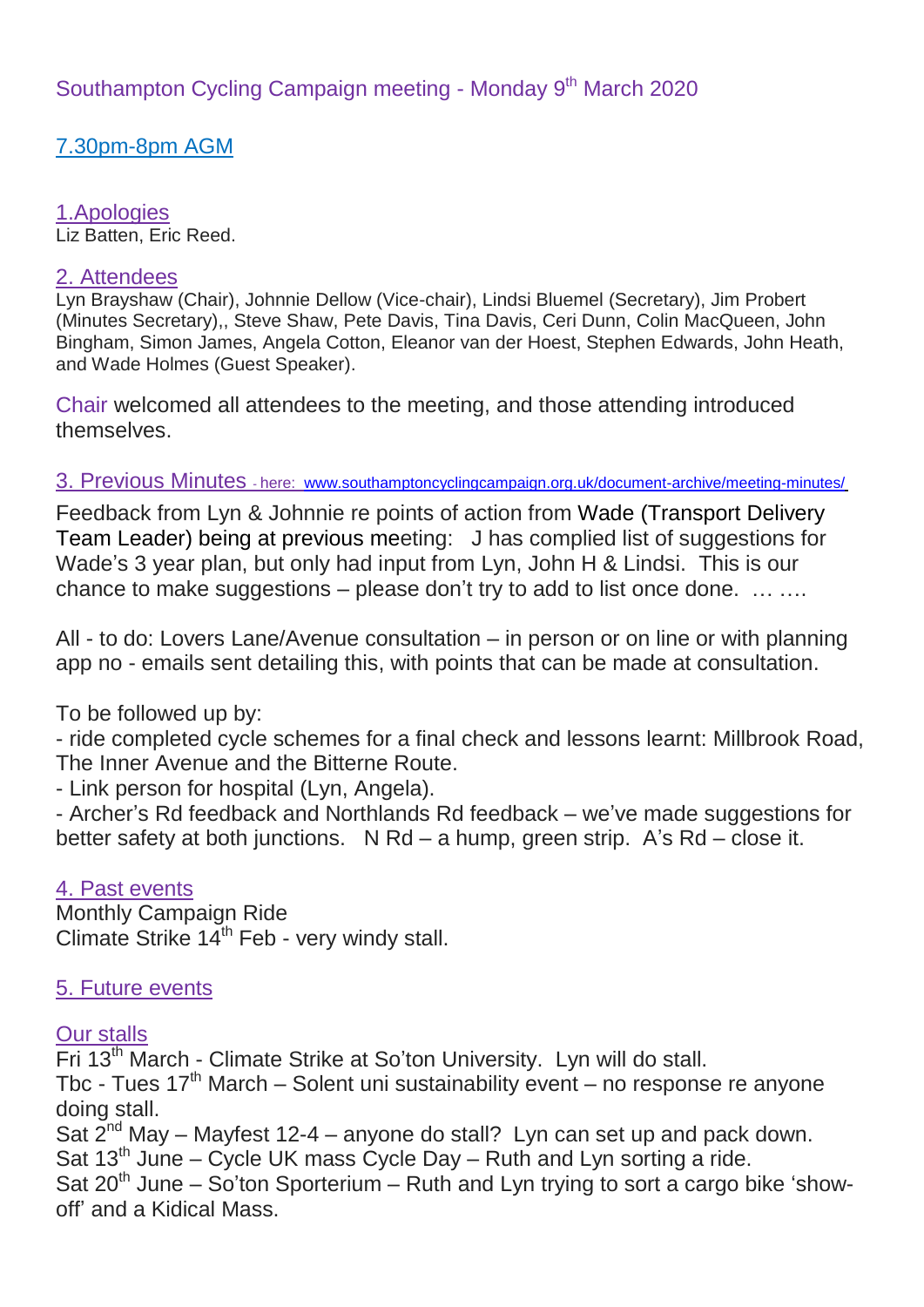### Our rides

Next Campaign ride – usually 10am on 3<sup>rd</sup> Sunday. [www.southamptoncyclingcampaign.org.uk/ride/rides/](http://www.southamptoncyclingcampaign.org.uk/ride/rides/)

Our meetings (always 2<sup>nd</sup> Mon except Aug)

 $13<sup>th</sup>$  April – Easter Monday but we plan to go ahead (room booking is confirmed). Apologies from Lyn, Johnnie will run meeting (unless new chair person ….) If you are late, please knock on window (to right of door, last window on that side).

Other meetings/events

? Monthly Critical Mass rides [www.facebook.com/criticalmasssoton/](https://www.facebook.com/criticalmasssoton/)

Next Cycle Forum  $-7<sup>th</sup>$  April – go as individuals or member of other group, so meeting is not dominated by us.

6. Working groups - opinions needed (alphabetical order) - Location then nonlocation. *SCC team are: Wade, Greg, Tony & Dale.*

--- Bitterne Road East/Thornhill Park Rd - Eric (C) Lyn, Lindsi, Johnnie, Steve S.

--- Bitterne Triangle - Lindsi (C) Eleanor, Lyn, Angela, Liz. Jon B. Eleanor has collated information.

--- Bursledon Rd A3024 – Steve S (C) Eric, Lyn, Liz.

--- Central Railway Bridge – Stephen E (C), Jim, Hugh, Su.

--- Central Station South Forecourt - Johnnie (C), Lyn, Lindsi, Liz, (Cara), Colin. Johnnie has sent a letter to WSP designers, regarding the loss of the Triangular Path.

--- City Centre – Lindsi (C), Stephen E, Hugh, Su, Liz. Chris, Simon. Lindsi to coordinate list of connectivity issues, of routes in City Centre.

--- Eling - John H (C), Jim, others when necessary.

Redbridge Road, new cyclepath almost completed in front of flats, demolition of old subway in front of Nissan garage still to do. Note closure of Redbridge cyclepath to Totton later this month to replace ducting, check that a diversionary route is signposted?

--- Hospital Orbital Route - Johnnie (C), Lyn, John, Jim, Colin.

--- Ipley Cross – Eric reports back from HCC mts (attends as Sustrans rep). Serious cycle accident Wed 15<sup>th</sup> Jan 2020, involving a Soton CTC rider on an organised ride.

- --- Lordswood Lane John H (C) Jim P others when necessary.
- --- Portsmouth Rd Johnnie (C) Martin, Lindsi, Steve S.
- --- Portswood /Swaythling/Stoneham Lane Angela (C), Johnnie, Lyn, Liz, Ceri, Simon.
- --- Salisbury Rd Pete & Tina (C), Lindsi, Stephen E, John H.
- --- Stoneham Lane, Eastleigh Lyn (C), Liz, Angela, Simon.
- --- The Avenue & Lover's Walk Lyn (C), Ceri, Johnnie, Colin, Hugh, Pete, Tina, Stephen E, Simon, Chris and Andre.
- --- Quayside Rd Lindsi (C), Eric, Liz, (Stuart).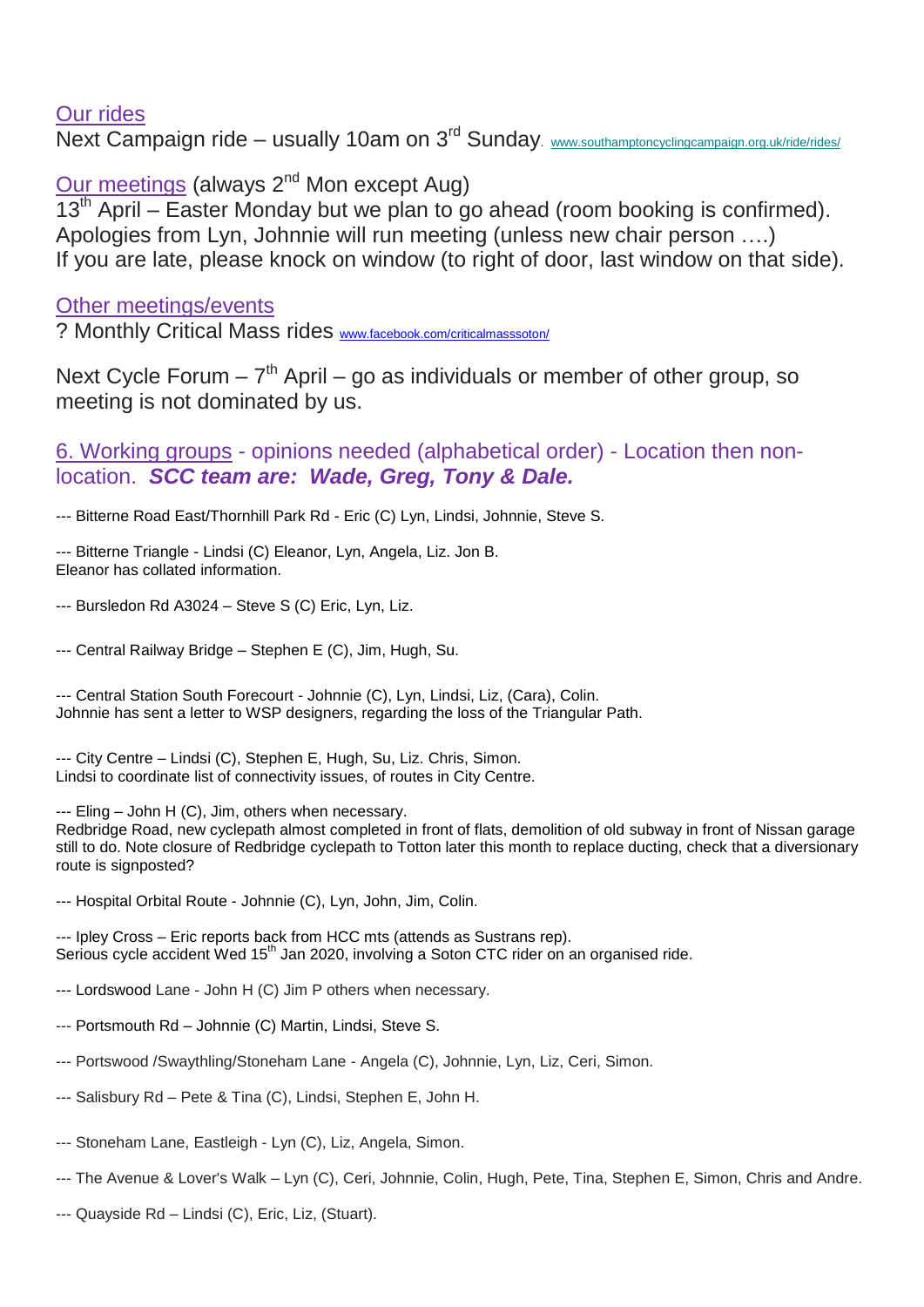--- Western Approach - Southampton Cycle Network Route 1 (SCN1) John Bingham (C), John, Pete, Tina, Hugh, Jon, Liz, Colin, Jim.

Done??? Jon B to arrange ride for group, to then feed back to Wade (including parking in front of Millbrook station).

--- Mapping & Signage – Angela & Johnnie (C), Lyn, Lindsi, Jim, Stephen E, Eleanor, Eric, Tina.

Johnnie is now sharing cycle routes on the website using plot-a-route. Plot-a-route now been embedded into the website with a new window.

--- Traffic Orders: Lindsi (C), John, Hugh & Eleanor.

# 7. Updates

a) Web page update – David has done the requested urgent things (cutting "recent posts" and "calendar" and instead have explanation of where to find mt/ride/other date info – eg "see latest minutes") and then he simplified/altered/updated the lot. See front page wording now for comments.

b) Newsletter – no reply from Chris Brown re next one. Idea was: a blog, with a section on maps, including tools and cameras that are available on loan, Chris Brown will compile articles, and Lyn and Jon will proof read. Members asked to submit topics to the newsletter, even if just a paragraph, as soon as Chris asks. c) Document Storage - Jon has created a storage space for working groups, details

in email 21.1.20

d) Plans for new school in Shirley for age 4-16 to replace St Marks School – Jim P to send copies of both routes to Wade.

e) Lindsi to invite councilors – shall we try again in spring/summer?

f) Removal of verges. We previously agreed that we don't ever want verges to be removed, and that we prefer wild flowers or pollution-sucking hedges/shrubs to be used whenever an area needs re-seeding after works (Bursledon Rd). Johnnie written our statement on  $it - to$  be put on web site:

*" We as a campaign do not wish to see wholesale removal of verges and believe that taking space from the road and motor traffic should be the priority. Whilst we realise sometimes verges will need to be use, we advocate keeping verges/low hedges in space closest to the road which is unusable for cycles. All unusable space around works should be planted with pollution reducing shrubs, wild flower verges, grass verges or returned to its natural state. Adding green space in other areas around works should be used to compensate losses from schemes."*

Check this IS on updated website.

g) Meridian route from the board walk to Northam Bridge, and through the new housing to Radcliffe Road: Johnnie is looking at the route with Wade???

h) Mousehole Lane. SCC are looking at adding crawler lanes. Comments needed on email list request. Done?

i) Athelstan Road crawler lane to crossroads. Lyn emailed Wade to follow up.

j) Important that glass is reported so it can get cleaned up. There is a button 'Report

a Street Cleaning Problem' - you can then select & specify. Broken Glass